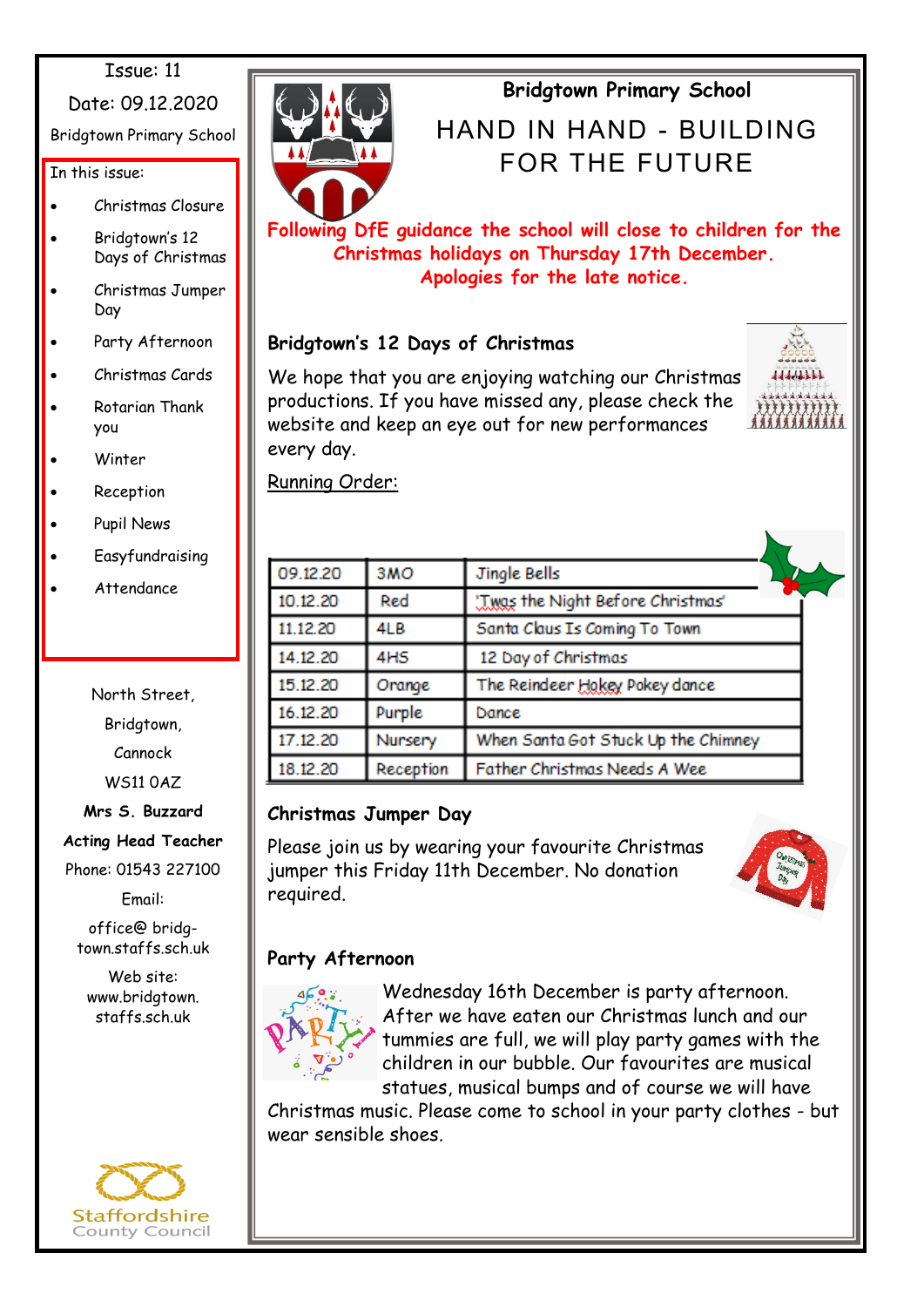#### **Christmas Cards:**

If your child is planning to give out Christmas cards this year, please note it will be a slightly different process. Please hand the cards to the class teacher who will store the cards until the last week of term. The cards will then be distributed during the final week.

### **Rotarian Thank you!**



We would like to say a big thank you to the Rotarians for their very kind donation of Christmas advent calendars.





than usual at this time of year due to additional ventilation so please bring an extra layer e.g. a fleece. Also as more time is being spent outside we recommend wearing hats and gloves. All PE lessons are outside.

## **Reception 2021**

Is your child due to start school September 2021?

With the closing date for applications quickly approaching, 15th January 2021, you can find further information



about our Reception on the school website and please contact the school office if you would like to discuss your application with Mrs Clifford.

**Please note** the online application system will be unavailable from 9am on Thursday 10 December until 3pm on Friday 11

December 2020 due to essential maintenance. www.staffordshire.gov.uk/Education/ Admissions-primary/Apply/Overview.aspx